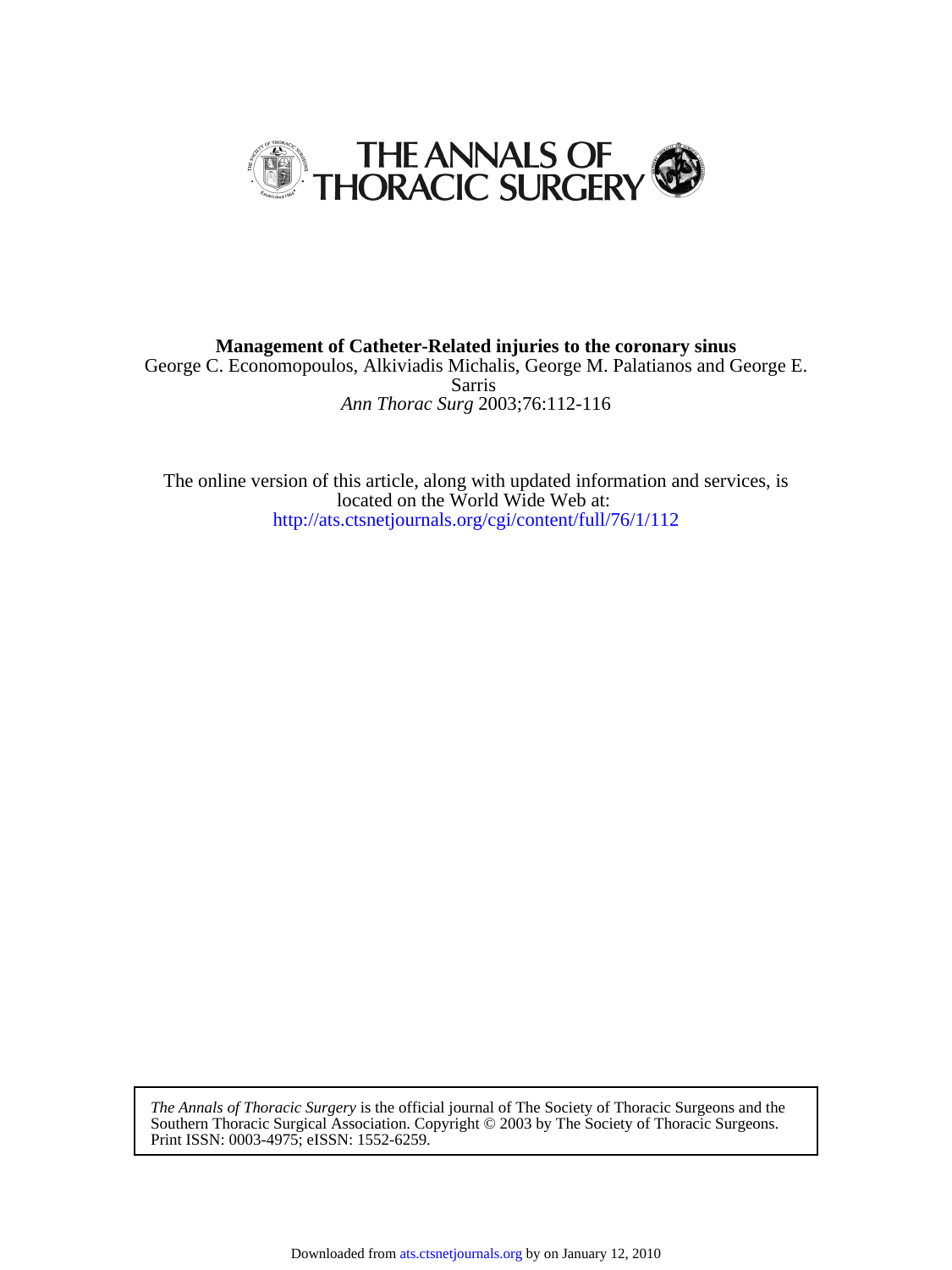# **CARDIOVASCULAR CARDIOVASCULAR**

## **Management of Catheter-Related Injuries to the Coronary Sinus**

**George C. Economopoulos, MD, Alkiviadis Michalis, MD, George M. Palatianos, MD, and George E. Sarris, MD**

**Division of Cardiac Surgery, Onassis Cardiac Surgery Center, Athens, Greece**

*Background.* **Although coronary sinus catheter-related injuries (CSCRIs) are rare, they are potentially lethal. The purpose of this study was to evaluate such injuries, the repair methods used, and to identify related risk factors for mortality.**

*Methods.* **A retrospective review of 10,552 cardiac surgical procedures from 1995 to 2000 in which retrograde** cardioplegia was used revealed 10 cases  $(n = 10)$  of **CSCRIs (0.095%) at our center. These injuries occurred during coronary bypass, valve replacement, and combined procedures. Management included direct suture, vein patch, or pericardial "on-lay" patch repair.**

*Results.* **Two deaths occurred (20% mortality) from failure of CSCRI repair; 8 of 10 injuries (80%) were**

**Use of retrograde cardioplegia with catheters placed (directly or indirectly) into the coronary sinus is widespread. Coronary sinus catheter-related injury (CSCRI) is rare (0.6%) [\[1\],](#page-4-0) but carries a potential mortality [\[2\].](#page-4-0) This study is a retrospective review of our experience with CSCRIs; we wanted to identify risk factors for mortality and suggest an optimal strategy for managing this complication.**

#### **Material and Methods**

**In a retrospective review of 10,552 cardiac surgical procedures in which coronary sinus (CS) cardioplegia was used from January 1995 to December 2000, 10 cases (0.095%) of CSCRIs were identified. For each case, the location and nature of the injury, the method of repair and its rationale, and early outcome were analyzed. Late follow-up was accomplished by telephone contact with all surviving patients.**

The patients were 5 men and 5 women aged  $63 \pm 15$ **years. Four had aortocoronary bypass grafting (CABG), 2 had isolated valve replacement, and 4 had a combined CABG and valve procedures [\(Table 1\)](#page-2-0). The same type CS cannula was used in all cases (RMI, RCO14 MIB, Edwards Lifescience LLC, Irvine, CA), with the same infusion protocol (150 mL/min, with CS pressures never exceeding 40 mm Hg).**

**successfully repaired. One patient had delayed, localized pericardial tamponade, which resolved spontaneously. Two patients had recurrent angina that was assessed 3 and 5 years later by coronary angiography; the coronary sinus was found to be patent in both cases. The remaining 6 patients have been asymptomatic.**

*Conclusions.* **Repair of CSCRIs can be challenging as it can be complicated by inadequate myocardial protection, inadvertent coronary artery injuries, and possibly, subsequent coronary sinus thrombosis. Repair of CSCRIs should be carried out on an arrested, well-protected heart providing secure hemostasis and coronary sinus patency. (Ann Thorac Surg 2003;76:112–6)**

**© 2003 by The Society of Thoracic Surgeons**

**All CSCRIs were detected intraoperatively at different times during the procedures [\(Table 1\)](#page-2-0). For this retrospective study, we could not obtain data regarding first time or repeated insertion attempts or the volume used for inflation of the CS catheter balloon.**

#### *Location of Coronary Sinus Catheter-Related Injuries*

**For purposes of injury classification, the CS was arbi**trarily divided into three sections. Most (n = 6) of the **CSCRIs occurred in the middle section of the CS, fol**lowed by the proximal (n = 2) and distal (n = 2) sections **[\(Fig 1\)](#page-3-0).**

#### *Mechanism of Injury and Time of Discovery*

Proximal injuries (n = 2) were perforations of the CS wall **by the catheter tip, occurred during catheter insertion, were discovered early (unexpected bleeding on cardioplegia infusion and very low CS catheter-recorded pressures), and could be visualized directly. Middle CSCRIs (n** - **6) were CS ruptures or "blowouts," which occurred during infusion of retrograde cardioplegia while the heart was inverted for exposure of the obtuse marginal coronary arteries. All middle CSCRIs (except one) were discovered during the procedures as large atrioventricu**lar groove hematomas. Distal CSCRIs (n = 2) were **discovered late, just before or after CPB separation, despite the fact that usual infusion pressures had been recorded. They were most likely the result of balloon overinflation and overpressurization of the CS lumen from "wedging" the CS catheter too distally, or in a small CS branch.**

**Accepted for publication Jan 26, 2003.**

**Address reprint requests to Dr Economopoulos, Chief of Cardiac Surgery, Metropolitan Hospital, 9 Ethn. Makariou @ El. Venizelou, N. Faliro, 18547, Greece; e-mail: geconomo@otenet.gr.**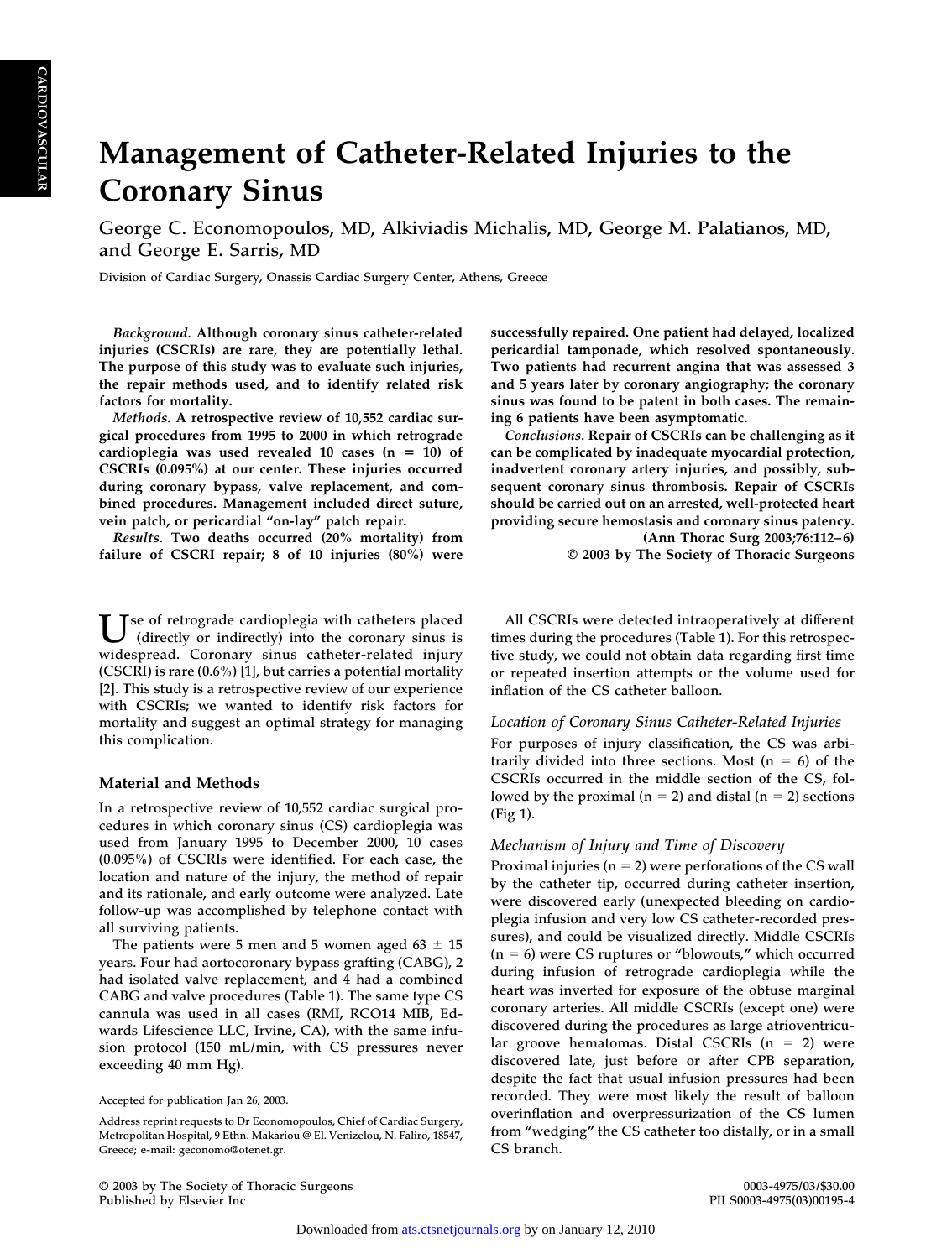| í                                          |
|--------------------------------------------|
| Ç                                          |
| ł                                          |
|                                            |
| l                                          |
|                                            |
| ֖֖֖֖֖֖ׅׅׅ֖֚֚֚֚֚֚֚֚֚֚֚֚֚֚֚֚֚֚֚֚֬֝֝֝֬֝֬֝֬֝֓֞ |
|                                            |
|                                            |
|                                            |
|                                            |

| Age/Sex | Procedure                              | Type and Site of CS Injury                                                                      | Method of Repair                                                                                                                                                                 | Outcome                                                                                                                                                                                                                                             |
|---------|----------------------------------------|-------------------------------------------------------------------------------------------------|----------------------------------------------------------------------------------------------------------------------------------------------------------------------------------|-----------------------------------------------------------------------------------------------------------------------------------------------------------------------------------------------------------------------------------------------------|
| 48/M    | CABG $\times$ 3                        | "Blowout" middle portion                                                                        | Ante C-plegia, vein patch repair<br>and with PPFP coverage                                                                                                                       | Uncomplicated recovery, LOS 6<br>days                                                                                                                                                                                                               |
| 73/M    | CABG $\times$ 3, MV<br>plasty          | before CPB separation                                                                           | Distal CS portion, discovered Ante C-plegia coverage with PPFP,<br>anchored with fine (6-0) sutures                                                                              | Uncomplicated recovery, LOS 7<br>days                                                                                                                                                                                                               |
| 68/F    | <b>MVR</b>                             | Tip perforation, proximal CS<br>section, discovered during<br>catheter insertion                | Repair with fine sutures, coverage<br>with PPFP, insertion of smaller<br>MV prosthesis, retaining of<br>posterior leaflet                                                        | Uncomplicated recovery, LOS 8<br>days                                                                                                                                                                                                               |
| 72/F    | AVR, CABG $\times$ 1                   | Tip perforation, proximal CS,<br>discovered during catheter<br>insertion                        | Repair with fine (6-0) sutures,<br>coverage with PPFP                                                                                                                            | Uncomplicated recovery, LOS 8<br>days                                                                                                                                                                                                               |
| 75/M    | CABG $\times$ 3, RCA<br>endarterectomy | Middle CS, "blowout,"<br>discovered during C-plegia<br>infusion                                 | Antegrade C-plegia, vein patch<br>repair, coverage with PPFP                                                                                                                     | LOS 8 days                                                                                                                                                                                                                                          |
| 67/F    | CABG $\times$ 3                        | Middle CS "blowout,"<br>discovered after all distal<br>anastomoses performed                    | Ante C-plegia, vein patch repair<br>with fine sutures (7-0), coverage<br>with PPFP.                                                                                              | LOS 9 days                                                                                                                                                                                                                                          |
| 72/F    | CABG $\times$ 3                        | Middle CS, "blowout",<br>discovered after X-clamp<br>off                                        | Repaired on CPB with the heart<br>arrested, covered with<br>autologous, pericardium,<br>sutured around the hematoma.                                                             | Discharged. Readmissions for<br>pericardial mass<br>compressing inferolateral<br>portion of the RV. Improved<br>slowly.                                                                                                                             |
| 71/F    | AVR (redo)                             | Distal CS, discovered after<br>separation CPB and<br>protamine administration                   | On CBP, antegrade arrest.<br>Autologous pericardium,<br>sutured around the hematoma<br>and "Bio-glue" application                                                                | Uneventful recovery, LOS 8<br>days                                                                                                                                                                                                                  |
| 79/M    | AVR, CABG $\times$ 2                   | Middle CS "blowout,"<br>discovered after X-clamp<br>off                                         | Repair with pericardial "onlay"<br>patch with fine sutures, on a<br>CPB-supported, beating heart                                                                                 | Inotropic agents, IABP support,<br>open sternum. High levels of<br>cardiac enzymes. Massive<br>stroke, death from sepsis<br>(POD9)                                                                                                                  |
| 71/M    | AVR, CABG $\times$ 3                   | Middle CS "blowout,"<br>discovered after separation<br>from CPB and protamine<br>administration | Initial repair with pledgeted<br>sutures, on a non-CPB-<br>supported ejecting heart,<br>followed by coverage with<br>autologous pericardium on a<br>CPB-supported, beating heart | Inotropes, IABP support open<br>sternum. Rebleeding. To<br>surgery, RV hemorhagic,<br>infarction, and rupture. On<br>CPB. Repair with<br>Hemashield patch. IABP<br>support, high-dose inotropic<br>agent high cardiac enzyme<br>levels, Death (48h) |

<span id="page-2-0"></span>*Table 1. Data From Patients With Coronary Sinus Catheter-Related Injuries*

**AVR** - **aortic valve replacement; C-plegia cardioplegia; CABG** -= coronary artery bypass graft; CPB = CPB = cardiopulmonary bypass; CS = **Coronary sinus;**<br>day; **PPFP** = pe **intraaortic balloon pump; LOS** - $=$  length of stay; MVR = mitral valve replacement; POD = **postoperative**  $P$ PPFP = pedicled pericardial fat pad; **pedicled pericardial fat pad; RCA** -= right coronary artery; RV = right ventricle; X-clamp = X-clamp = cross-clamp.

#### *Methods of Repair*

**Proximal CSCRIs were repaired directly with fine Prolene (Ethicon, Somerville, NJ) sutures during a period of cardioplegic arrest. The repair was reinforced with a pedicled pericardial fat pad (PPFP) [\[3\]](#page-4-0) (Table 1).**

**Of the six middle CS "blowouts," it was possible to** identify the edges of the CS injury in three  $(n = 3)$ , **keeping the CS catheter in place as a "stent" for the repair. A vein patch was sutured to the edges of the injury and the area was covered with a PPFP [\(Fig 2A\)](#page-3-0). In the remaining three middle CSCRIs, an autologous pericardial patch was sutured around the subepicardial hematoma, because identifying the edges of the CS injury of itself was impossible [\(Fig 2B\)](#page-3-0). One repair was carried out durinmg CPB with an arrested heart. In one case the repair was carried out on a CPB-supported, beating heart; in the third case the pericardial "on-lay" patch** **repair followed a failed direct, pledgeted suture repair of the CSCRI on an ejecting heart after CPB separation (Table 1).**

**Distal CSCRIs were initially observed. When a "weeping" hematoma surface was noted after the protamine administration, either a PPFP or a pericardial patch was used to cover the hematoma. The repair was reinforced with "Bio-Glue" (Cryo-Life, Kennesaw, GA) in one instance.**

#### **Results**

**Eight of 10 CSCRIs (80%) were repaired successfully. All successful, uncomplicated repairs were carried out on an arrested, vented heart with direct fine suture, or with use of a vein or a pericardial patch.**

**Two deaths (20%) were recorded. Both patients had an**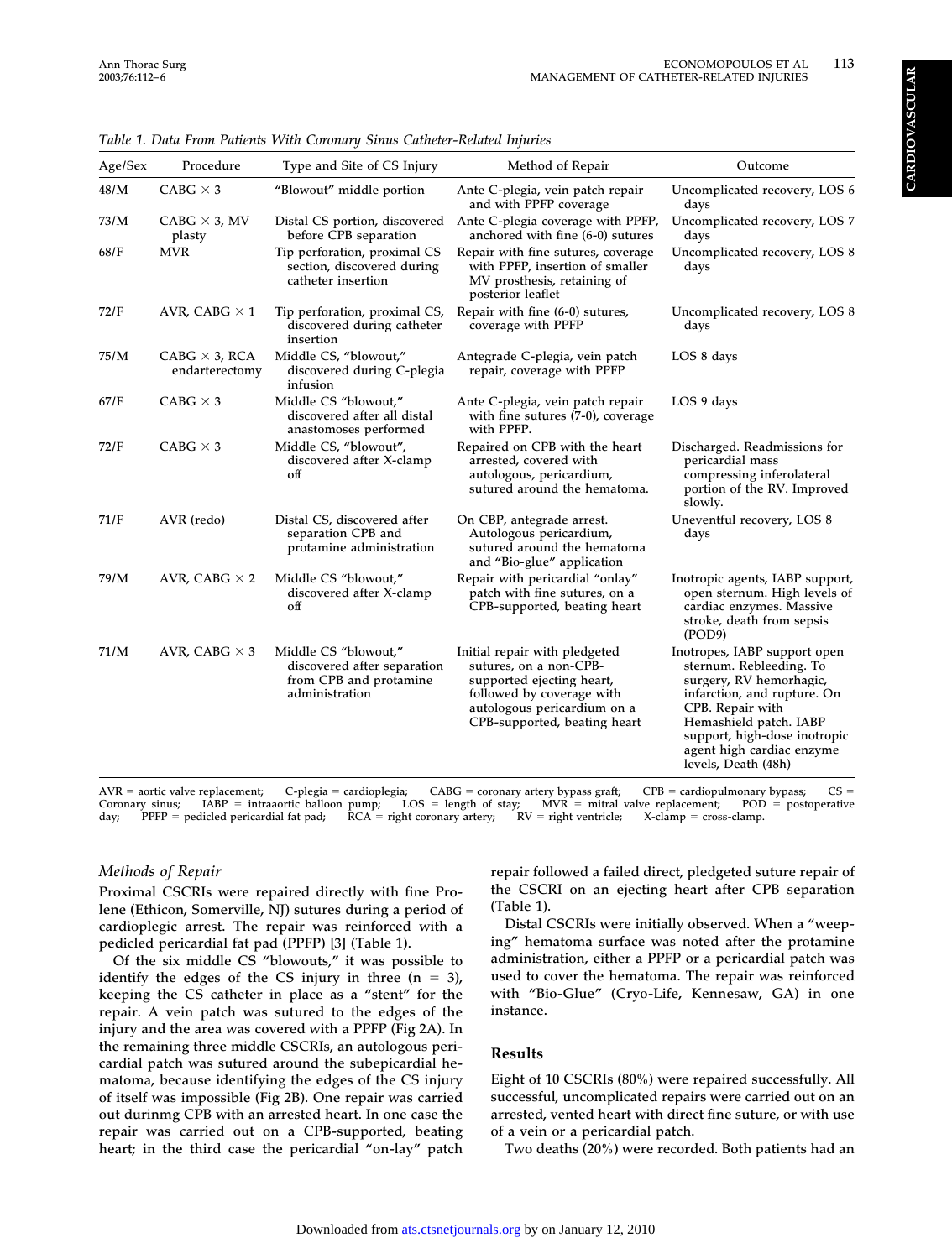<span id="page-3-0"></span>

*Fig 1. Coronary sinus (CS) sections.* **A** - *proximal CS. From the ostium up to the junction with the middle cardiac vein, the proximal CS is almost never covered by fat and is close to major coronary branches from the right coronary artery system.* **B** - *middle CS, which lies in the atrioventricular groove, adjacent to the circumflex coronary artery, around the base of the left atrial appendage. This part is almost always covered with epicardial fat and receives a number of venous tributaries from the lateral wall of the left ventricle.* **C** - *distal CS, which extends from the distal base of the left atrial appendage, and receives the great cardiac vein from the anterior left ventricle. (***IVC** - *inferior vena cava;* **LA** - *left atrium;* **RA** - *right atrium.)*

**"on-lay" pericardial patch repair of a middle CS "blowout" injury on a CPB-supported, beating heart, after an unsuccessful direct suture repair after separation from CPB. Both had increased myocardial enzyme activity (CK-MB and troponin levels), despite the presence of patent and functioning coronary grafts, and they required intraaortic balloon pump counterpulsation, inotropic support, and open sternum because of unstable hemodynamics. One of these patients died from low cardiac output syndrome, after a Hemashield (Boston Scientifics, Watertown, MA) patch repair of an inferior right ventricular wall hemorrhagic infarction, and the other from sepsis, after a large hemispheric stroke [\(Table 1\)](#page-2-0).**

**One patient with middle CS "blowout" injury successfully repaired with an on-lay pericardial patch developed late localized pericardial tamponade, with caval hypertension, pedal edema, and right ventricular dysfunction. The patient refused surgery and required several hospital readmissions, but finally improved with medical treatment.**

**Coronary sinus patency was verified by catheterization of the CS in 2 of 8 survivors who underwent cardiac catheterization for recurrent angina 5 and 3 years later. These 2 patients had direct vein patch repair of their injuries. The remaining 6 patients remained in good condition (telephone interview).**

#### **Comment**

**According to Menache and colleagues [\[1, 4\],](#page-4-0) most CS injuries are caused by overpressurization of the sinus, overinflation of the CS catheter balloon, or traumatic catheter insertion. Each of these mechanisms produces an injury, the outcome of which depends on its magnitude, location, and the effectiveness of repair.**

**Typically, proximal CSCRIs are caused by forceful catheter insertion or repositioning attempts (especially on an empty, arrested heart) resulting in punctate, or "tip" perforations of the CS wall [\[5, 6\].](#page-4-0) Bright red bleeding from the back of the heart and inability to achieve adequate pressure during cardioplegia infusion suggest the presence of a CSCRI. A direct, accurate fine suture**



*Fig 2. (A) Vein patch repair of a coronary sinus catheter-related injury with fine Prolene sutures. (B) The "on-lay" pericardial patch repair. The pericardial patch is sutured on the epicardium around the hematoma with fine Prolene sutures. The size of the coronary sinus (***CS***) catheter is reduced for clarity in this figure.*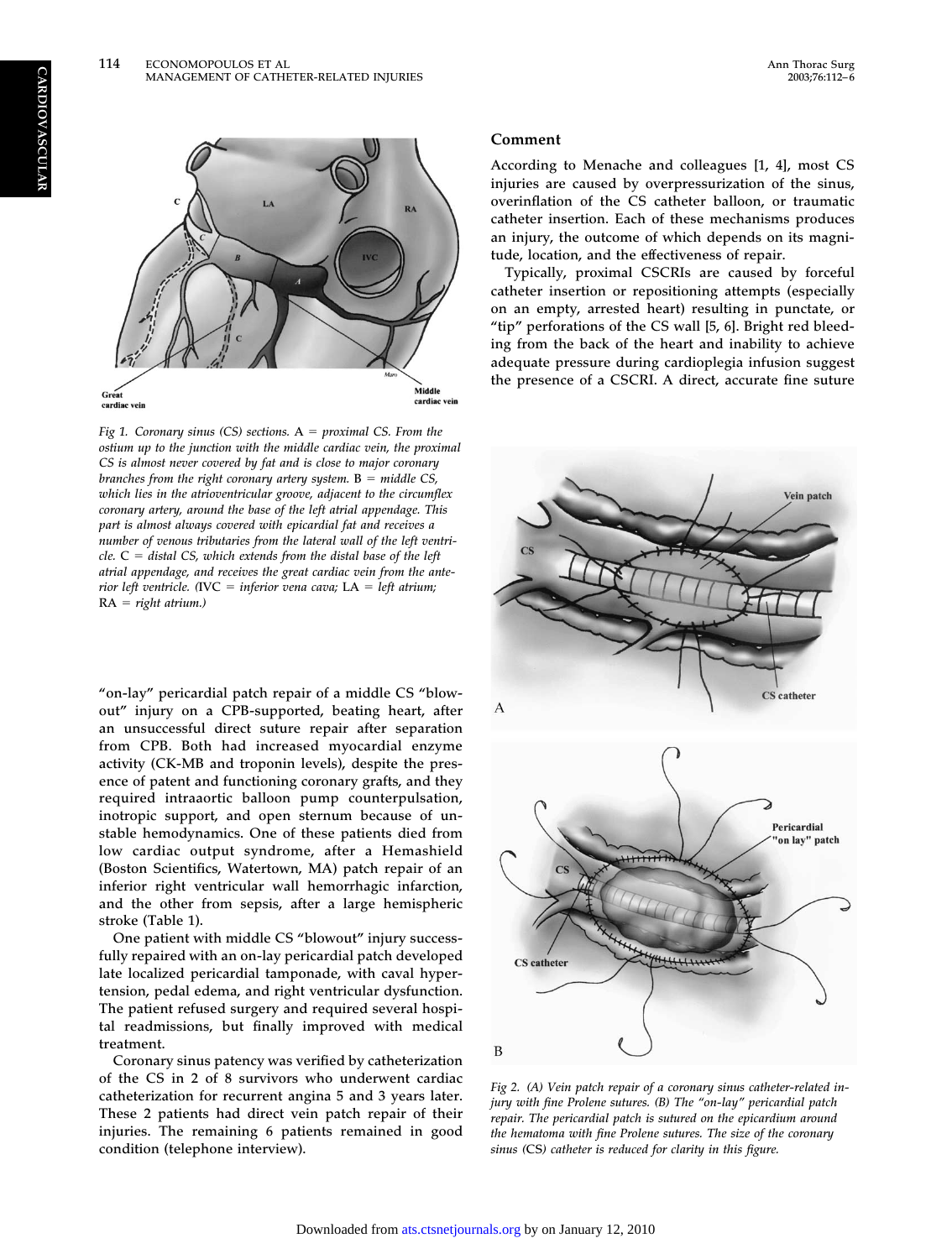<span id="page-4-0"></span>**repair carried out on an arrested, well-protected heart suffices most of the time [5, 6].**

**Major rupture, the so-called blowout injury, usually occurs in the middle section of the CS due to either overpressurization during infusion of cardioplegia at excessive flow or by balloon overinflation resulting in stretching and tearing of the walls of the sinus, especially when elevation of the apex for circumflex coronary artery exposure is used [6]. This development is most relevant in hearts with septal hypertrophy, and most often presents as a large AV groove hematoma. Repair of these injuries is difficult because the hematoma obscures the actual margins of the CS injury, tissues are fragile, and the proximity to the circumflex coronary artery branches makes injury to these arteries possible. It is essential to abandon all CS cardioplegic infusions, leave the CS catheter in place, carry out the CSCRI repair, and complete the planned cardiac procedure with another cardioprotection strategy [4–8].**

**If injury margins can be identified, a direct repair can be accomplished, or a vein or pericardial patch can be used if a major tissue defect exists. If the margins of the defect cannot be identified, a pericardial patch sutured on the epicardium around the overlying hematoma, keeping the CS catheter in place during the repair, has been recommended by some authors [7] to display the edges of the injury and serve as a "stent" to avoid CS lumen distortion. Although we and others [5–10] have used the "on-lay" pericardial patch method successfully in a number of cases, CS lumen distortion from outside compression and persistent bleeding from high intraluminal pressures [6] was noted. We maintain as others have that postrepair CS distortion sets the stage for CS thrombosis [11].**

**Coronary sinus thrombosis has been proven experimentally to cause electrocardiographic, enzymatic, and histologic changes similar to hemorrhagic infarction [12, 13] and can be a potentially lethal complication of any CS injury [14–17]. Although autopsy was not performed for the 2 deaths in our series, direct inspection, cardiac enzymes, and echocardiography were suggestive of hemorrhagic infarction related to possible thrombosis of the CS.**

**Coronary sinus catheter-related injuries in the distal CS are usually discovered late, unless overt bleeding occurs from rupture of the hematoma during cardioplegia administration. Most authors recommend observation if no overt bleeding occurs [1, 4, 5]. In the event of bleeding, coverage with a pericardial patch or a PPFP can be successful.**

**Undoubtedly the best treatment of these serious injuries is prevention [4, 6, 18, 19] and involves at least four considerations. First is avoidance of forceful CS catheter insertion. In reoperations, before inserting the CS catheter, adhesions to the inferolateral part of the heart should be released, to avoid distortions of the CS lumen. When inverting the heart, deflation of the catheter balloon or discontinuation of retrograde cardioplegia infusion (for flow inflatable balloons) is warranted. Last, careful and continuous monitoring of the pressure re-** **cordings during cardioplegia infusion is necessary, with immediate adjustments of the catheter position when either extremely high or low pressure readings are noted.**

#### *Conclusion*

**Coronary sinus catheter-related injuries are rare, frequently difficult to repair, and are potentially lethal, due to inadequate myocardial protection, inadvertent coronary artery injuries, and possibly postrepair CS thrombosis. Meticulous technique to prevent CSCRI is essential. Nonetheless, if a CSCRI occurs, an alternative cardioprotective plan should be implemented to carry out the originally planned procedure.**

**A meticulous repair carried out on an arrested, empty, and well-protected heart is recommended to achieve secure hemostasis and CS patency. It is essential that the surgeon resists any temptation to repair a CSCRI on a beating, non-CPB-supported heart, especially if the injury is discovered late after CPB separation and protamine administration.**

#### **References**

- **1. Menache P, Subayi JB, Piwnica A. Retrograde coronary sinus cardioplegia for aortic valve operations: a clinical report on 500 patients. Ann Thorac Surg 1990;49:556–64.**
- **2. Menasche P. Coronary sinus retroperfusion for myocardial protection: pragmatic observations and caveats based on a large experience. In: Robert B. Karp, Editor in Chief, Hillel Laks and Andrew Wechsler, Editors. Advances in cardiac surgery. Vol 4. Mosby Year Book, 1993:169.**
- **3. Economopulos G, Sfirakis P, Zarkalis D, Louka L. Pedicled pericardial fat pad: a useful hemostatic supplement. Ann Thorac Surg 1995;59:768–70.**
- **4. Menache P. Invited commentary. Ann Thorac Surg 1994;57: 478–81.**
- **5. Panos A, Imtiaz A, Birnbaum P, Barrozo C, Owayed Al-N/ Salerno T. Coronary sinus injuries during retrograde continuous normothermic blood cardioplegia. Ann Thorac Surg 1992;54:1137–8.**
- **6. Kshettry VR, Salerno CT, Lakhanpal S, Kroshus TJ. Coronary sinus injury during retrograde cardioplegia: a report of three cases. J Card Surg 1996;11:359–62.**
- **7. Weiss S. Management of difficult coronary sinus rupture. Ann Thorac Surg 1994;58:548–50.**
- **8. Fleisher A, Sarabu M, Reed G. Repair of coronary sinus rupture secondary to retrograde cardioplegia. Ann Thorac Surg 1994;57:476–8.**
- **9. Berger T. Coronary sinus rupture [Letter to the Editor]. Ann Thorac Surg 1994;58:1212–8.**
- **10. Aharinejad S, Baumgartner H, Miksovsky A, Mohl W. Closure of ruptured coronary sinus by a pericardial patch. Ann Thorac Surg 1996;62:889–91.**
- **11. Garibaldi A. Letter to the editor. Ann Thorac Surg 1994;58: 1212–8.**
- **12. Miyahara K, Satoh F, Sakamoto H. Experimental study of acute coronary sinus thrombosis—clinical references to coronary sinus thrombosis and coronary venography. Jpn Circ J 1988;52:44–52.**
- **13. Miyahara K, Sakamoto H, Satoh E. Myocardial infarction induced by coronary venous thrombosis—an experimental study. Jpn Circ 1990;54:1165–73.**
- **14. Neri E, Tripodi A, Tucci E, Capannini G, Sassi C. Dramatic improvement of LV function after coronary sinus thromboembolectomy. Ann Thorac Surg 2000;70:961–3.**
- **15. Suarez-Penaranda JM, Rico-Boquete R, Munoz JI, et al. Unexpected sudden death from coronary sinus thrombosis.**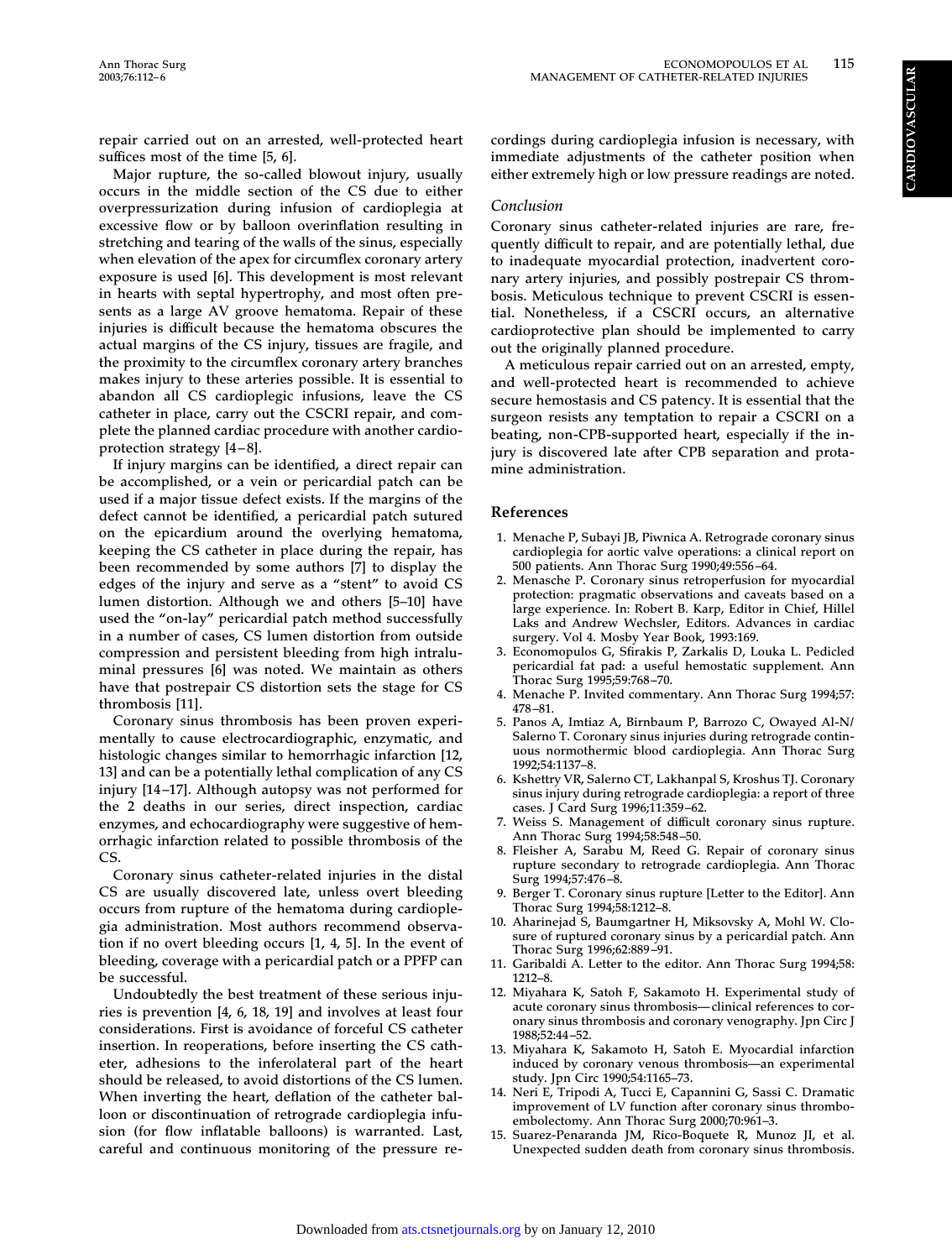**An unusual complication of central venous catheterization. J Forensic Sci 2000;45:920–2.**

- **16. Ramsaran EK, Sadigh M, Miller D. Sudden cardiac death due to primary coronary sinus thrombosis. South Med J 1996;89:531–3.**
- **17. Urbanova D. Coronary sinus thrombosis in patients after heart transplantation. Cor Vasa 1989;31:231–7.**
- **18. Salerno TA, Christakis GT, Abel J, et al. Technique and pitfalls of retrograde continuous warm blood cardioplegia. Ann Thorac Surg 1991;51:1023–5.**
- **19. Buckberg GD, Beyersdorf F, Kato NS. Technical considerations and logic of antegrade and retrograde blood cardioplegic delivery. Semin Thoracic Cardiovasc Surg 1993;5: 125–33.**

### **The Society of Thoracic Surgeons: Fortieth Annual Meeting**

**Mark your calendars for the Fortieth Annual Meeting of The Society of Thoracic Surgeons, which will be held in San Antonio, Texas, January 26–28, 2004. The program will provide in-depth coverage of thoracic surgical topics selected to enhance and broaden the knowledge of practicing thoracic and cardiac surgeons. Traditional abstract presentations as well as topic-specific ancillary sessions and courses will make up the continuing medical education opportunities that will be offered at the Fortieth Annual Meeting.**

**Advance registration forms, hotel reservation forms, and details regarding transportation arrangements, as well as the complete meeting program, will be mailed to Society members. Also, complete meeting information will be available on the Society's Web site located at [http://www.sts.org.](http://www.sts.org) Nonmembers wishing to receive information on attending the meeting may contact the Society's Secretary, Gordon F. Murray.**

**Abstracts for the meeting must be submitted electronically. The electronic submission form may be accessed at http://www.ctsnet.org/abstracts/sts. There is no charge for submitting your abstract electronically. The electronic abstract submission deadline is August 18, 2003, at 12 Midnight, CDT. Video submission deadline is August 8, 2003. All abstracts must be submitted using the electronic forms located at http://www.ctsnet.org/abstracts/sts. Any questions may be directed to the STS headquarters.**

*Gordon F. Murray, MD Secretary The Society of Thoracic Surgeons 633 N Saint Clair St, Suite 2320 Chicago, IL 60611-3658 Telephone: (312) 202-5800; fax: (312) 202-5801 e-mail: sts@sts.org website:<http://www.sts.org>*